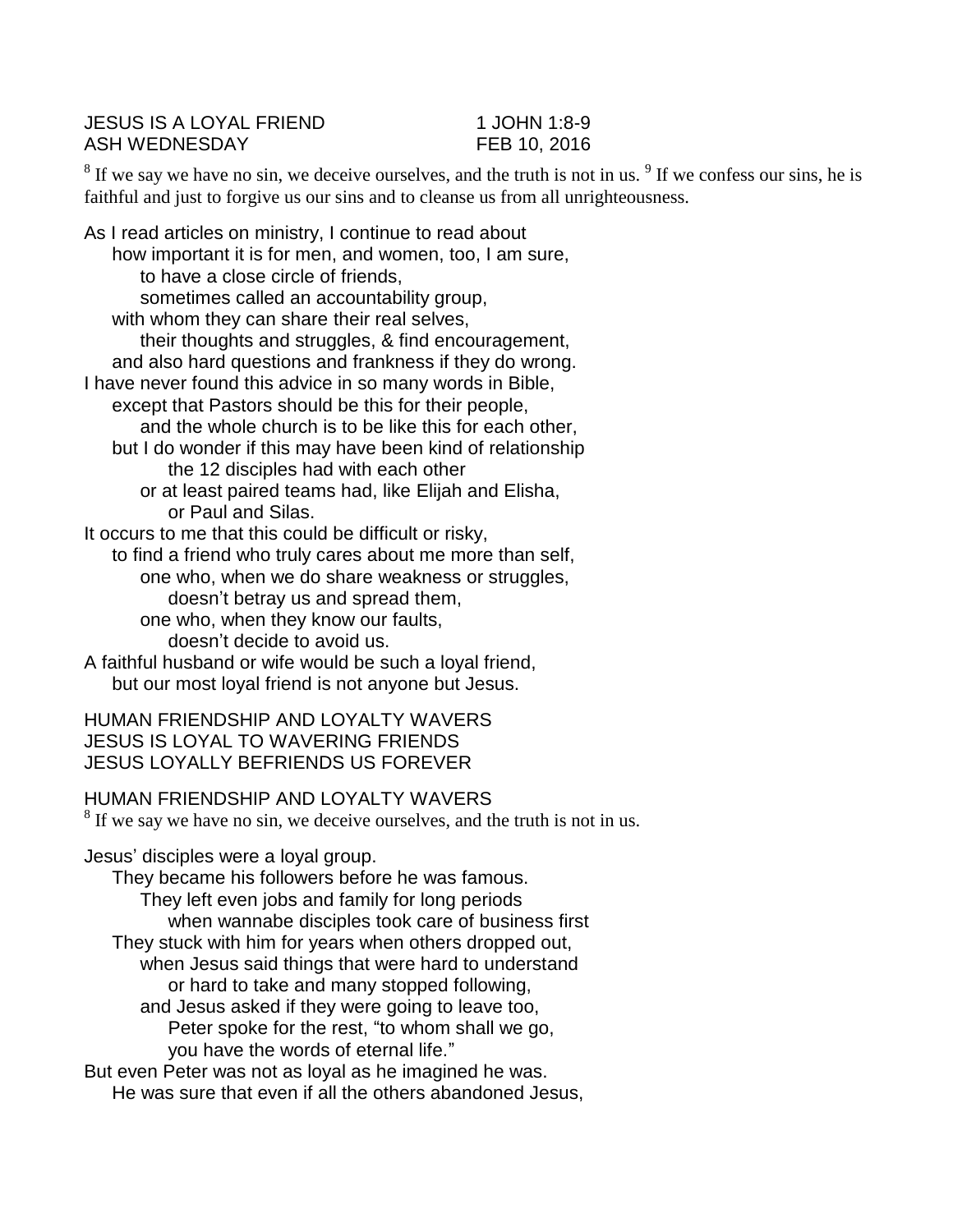he never would. He would even die with him. We now know that wasn't true, not even close. But he really thought it was. As text says, he deceived himself & truth was not in him. I think this is a reminder that the same is true of us. When we say something that is not true, the first one we deceive is ourselves. We all have a natural aptitude for convincing ourselves that we are smarter or nicer or more innocent or more justified or more deserving that we really are. It is harder to see our own faults and failures that it is to see our own face. The only way to do it is to study carefully God's law. This is why I think if you had asked even Judas if he was a loyal friend of Jesus, he may have said yes. As clear as it is to us and Jesus that he is doing wrong, he found a way to justify it for himself and even betray Jesus with a kiss as if still a dear friend. Here again, let us use him as a mirror and recognize that we too may claim we value one thing with our words but our actions may betray the opposite. We may say we care about or love someone but act as if we care about and love ourselves. We may say we love and trust in Jesus but how we use time and money shows other priorities. Like Judas and Peter, we may really intend to be Jesus' friend but find that fear or desires or doubts cause us to waver. Yet, what we see in our text is that JESUS IS LOYAL TO WAVERING FRIENDS he is faithful and just to forgive us our sins Judas may try to deny to himself that he is doing wrong

- but Jesus knows exactly what he is doing and why. So, does he reject, avoid and hate him? No, he does the opposite. He points out in plain words what he is doing,
	- yet without openly shaming him.
	- He expresses deep regret for what he is doing,
		- not because of how Jesus will suffer
		- which he knows has to happen.
		- but because of the effect on Judas himself, it would be better for him if he hadn't been born.
	- He never stops trying to dissuade him and turn him
- to repentance and forgiveness, even when not possible.
- We see the same thing with Peter later.
	- He warns Peter exactly what will happen in his denial.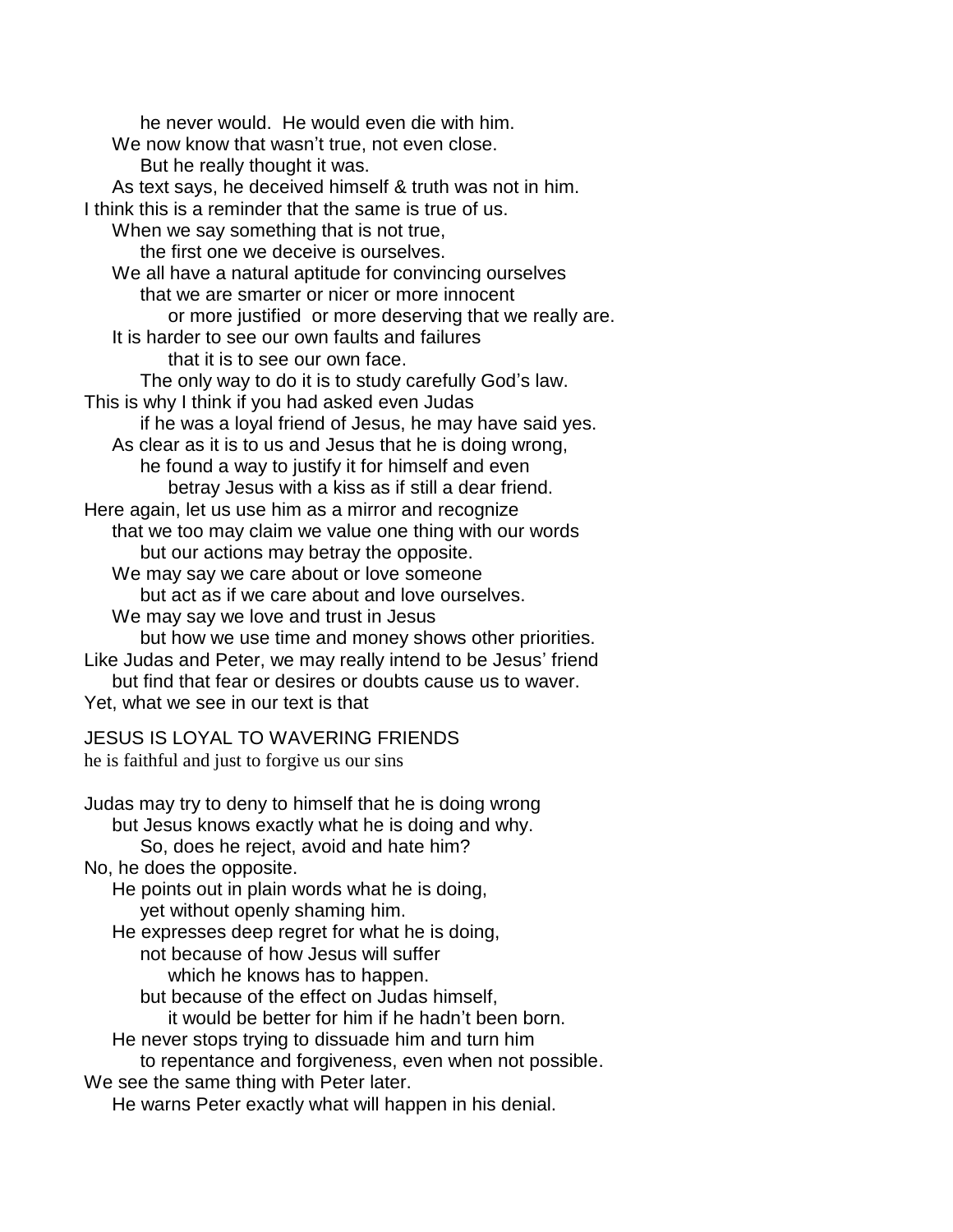He encourages Peter to pray to resist temptation, and promises to pray for him.

He even assures Peter ahead of time

that he will be restored in the end.

so that he does not totally despair like Judas.

He strengthens all the disciples by giving them

his own body and blood in the Lord's Supper,

the strongest antidote against sin and shame

even when he knows full well how they will hurt him.

He does the same for us.

As Psal. 103 says, he has compassion on us because he remembers that we are but dust.

He knows how each of us will sin but still loves us.

As Paul writes to the Corinthians,

God is faithful, and he will not let you be tempted beyond your ability, but with the temptation he will also provide the way of escape, that you may be able to endure it.

He also warns us, encourages us, holds us back,

and assures us of renewal.

Although we waver so much, he never gives up on us.

## JESUS LOYALLY BEFRIENDS US FOREVER

 $9<sup>9</sup>$  If we confess our sins, he is faithful and just to forgive us our sins and to cleanse us from all unrighteousness.

Jesus keeps his promise of renewal and forgiveness for Peter because he carries out his promised plan to die for us. Even before God created the world, before eternity, he knew that we would sin and so already then

he planned that Jesus would suffer and die for us.

For centuries he worked out this plan.

Even when those he chose to be part of it constantly failed he did not give up on them.

Knowing full well what it would mean, that even those he was doing it all for would turn against him,

Jesus faithfully fulfilled his mission to suffer and die for us.

He did not stutter or stop short because of fear.

He did not change the plan for selfish purposes.

He did not try a shortcut or an easy way out.

He was faithful because of his loyal love for us.

This is how we can be sure that he will continue

to be loyally faithful to us forever,

and that nothing can separate us from the love of Christ.

As Paul wrote to the Thessalonians,

Now may the God of peace himself sanctify you completely, and may your whole spirit and soul and body be kept blameless at the coming of our Lord Jesus Christ.